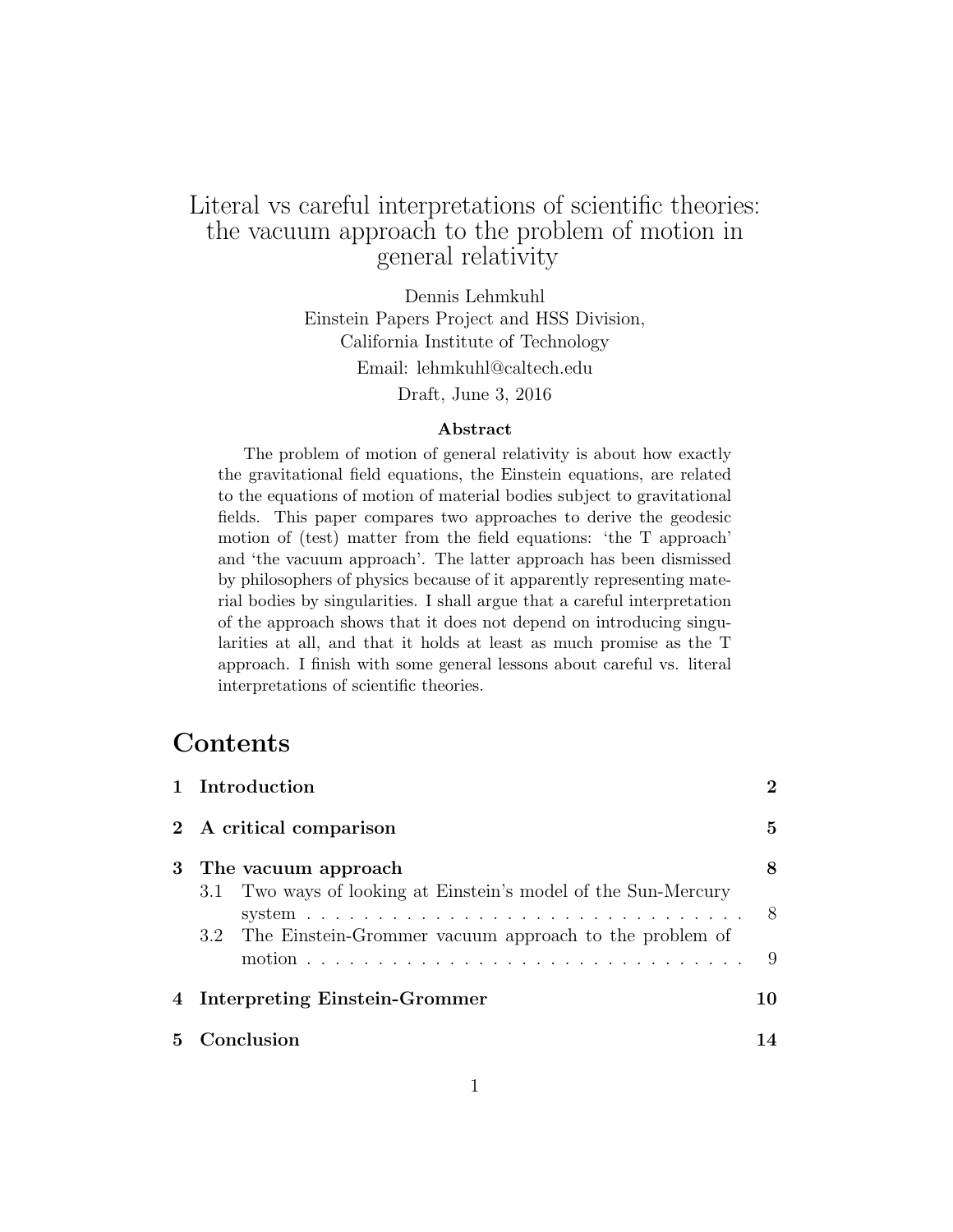# 1 Introduction

It is a bit of an irony that one of the most embraced definitions of what it means to be a scientific realist is due to arch-anti-realist Bas van Fraassen. His definition of the position starts by saying that "Science aims to give us, in its theories, a literally true story of what the world is like".<sup>1</sup> And indeed, scientific realists often see themselves as committed to 'taking scientific theories at face value': if the best theories of particle physics say that quarks exist, then we should believe that they exist; if general relativity tells us that gravity is really just an aspect of spacetime structure, then we should believe it; if quantum mechanics tells us that the world is at its core non-deterministic, then we should believe that too.

The problem is that scientific theories, or at least the theories of modern physics, are not that straightforward with us. They may seem so at first, but if you listen to the details of their respective story, if you take your time to look under the surface, what exactly we should take them to tell us about the world is far from clear. Murray Gell-Mann, the inventor of the quarks concept, for a long time did not think that quarks should be interpreted as literally existing; neither did Richard Feynman. Albert Einstein passionately resisted the interpretation of general relativity that says that the gravitational force field of Newtonian theory is ontologically reduced to the geometry of spacetime in general relativity. And of course, there is a longstanding battle in foundations of physics about whether quantum mechanics really does tell us that the world is non-deterministic.<sup>2</sup>

In this paper I shall introduce a new case study that provides further evidence to the position that, whether you are a realist or not, the *literal* interpretation of a scientific theory, especially in physics, can be rather misleading. I will argue that what we should aim for is a *careful interpretation*; an interpretation of the theory or model or formalism that engages with its details, both with the details of its mathematical structure and how it is applied to the natural world. Philosophy of science must be willing to look under the hood.

The case study I want to look at is the so-called problem of motion in

<sup>&</sup>lt;sup>1</sup>Van Fraassen [1980], p.8.

 ${}^{2}$ For a discussion of different interpretations of the quark concept see Pickering [1999], for Einstein's opposition of interpreting general relativity as a geometrization of gravity see Lehmkuhl [2014], and for debate on whether quantum mechanics is really indeterministic see e.g. Saunders et al. [2010].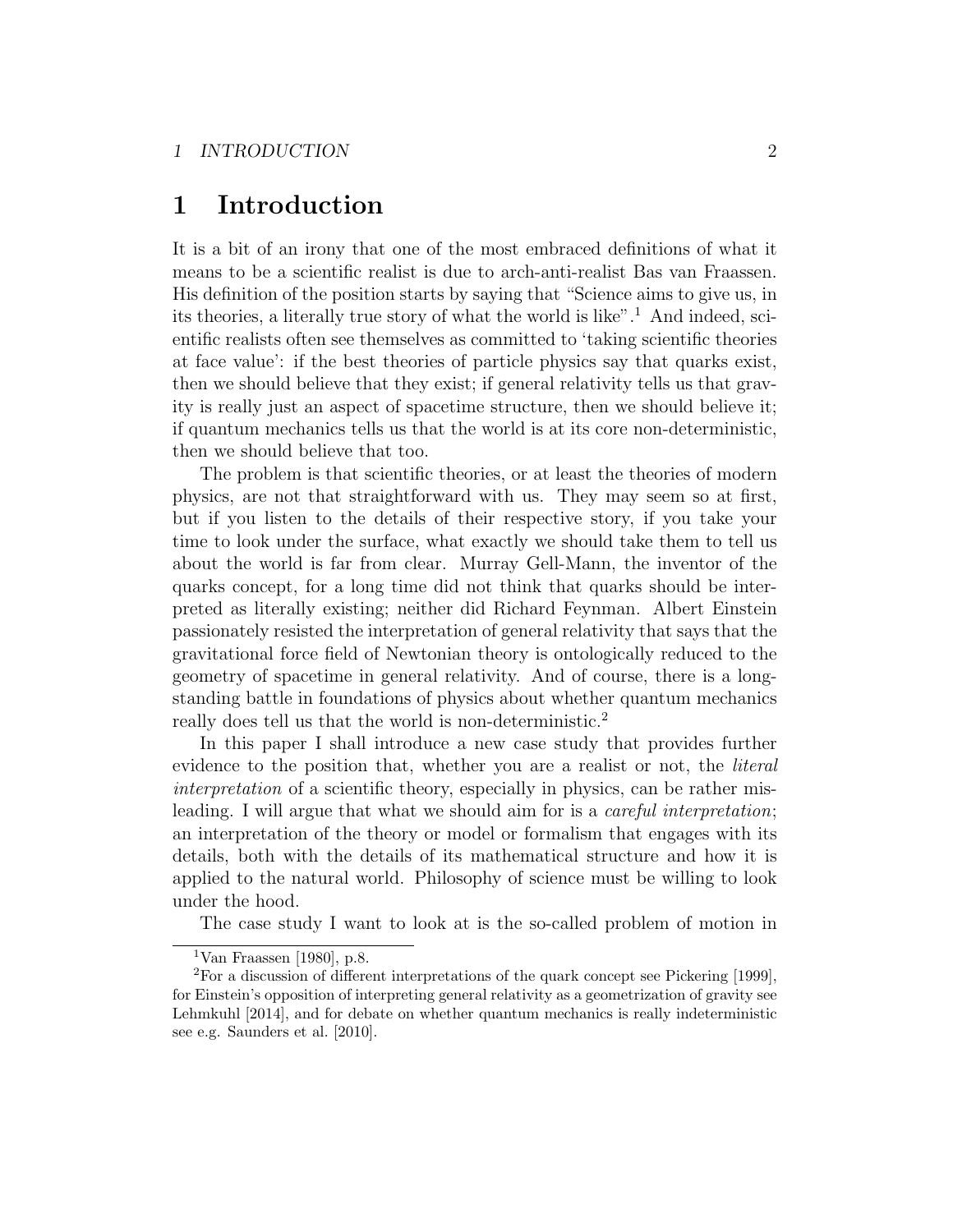#### 1 INTRODUCTION 3

the general theory of relativity (GR). It asks about the precise relationship between the two sets of equations that are at the very heart of GR. On the one hand there are the Einstein field equations, which give us the dynamics of the gravitational potential (the metric tensor)  $g_{\mu\nu}$ :

$$
R_{\mu\nu} - \frac{1}{2}g_{\mu\nu} = \kappa_E T_{\mu\nu} \quad . \tag{1}
$$

On the other hand, we have the geodesic equation that determines which paths through spacetime are geodesics of the connection  $\Gamma^{\nu}{}_{\mu\sigma}$  compatible with the metric  $g_{\mu\nu}$ :

$$
\frac{d^2x_\tau}{ds^2} + \Gamma^\tau_{\ \mu\nu} \frac{dx_\mu}{ds} \frac{dx_\nu}{ds} = 0.
$$
 (2)

In GR, material bodies subject only to gravitational fields are supposed to move on the geodesics determined by equation  $(2)$ .<sup>3</sup> The problem of motion in GR is the question of whether the equations of motion of matter subject to gravitational fields (2) can be derived from the gravitational field equations (1).

Einstein himself, in his first publication on the topic, a paper co-written with Jakob Grommer and published in 1927, compares different classes of attempts for giving such a derivation. In particular, Einstein and Grommer distinguish between two classes of attempts at deriving the geodesic motion of matter from the gravitational field equations, which I will term the T approach and the vacuum approach, respectively. The T approach starts from the realization that the field equations (1) imply the conservation condition, namely that the covariant divergence of the energy-momentum tensor  $T_{\mu\nu}$ vanishes:

$$
\nabla^{\mu}T_{\mu\nu} = 0 \quad . \tag{3}
$$

From this, together with certain conditions on the energy-momentum tensor  $T_{\mu\nu}$ , the T approach derives that material particles move on timelike geodesics. It is this kind of approach to the problem of motion that

<sup>&</sup>lt;sup>3</sup>It is a big question which systems are actually included into 'material bodies' here. The minimal position is that only test particles are referred to: particles with negligible extension, spin, and self-gravity. However, many actual bodies can be approximated well by test particles in this sense; planets orbiting a star are an example, as we shall see below.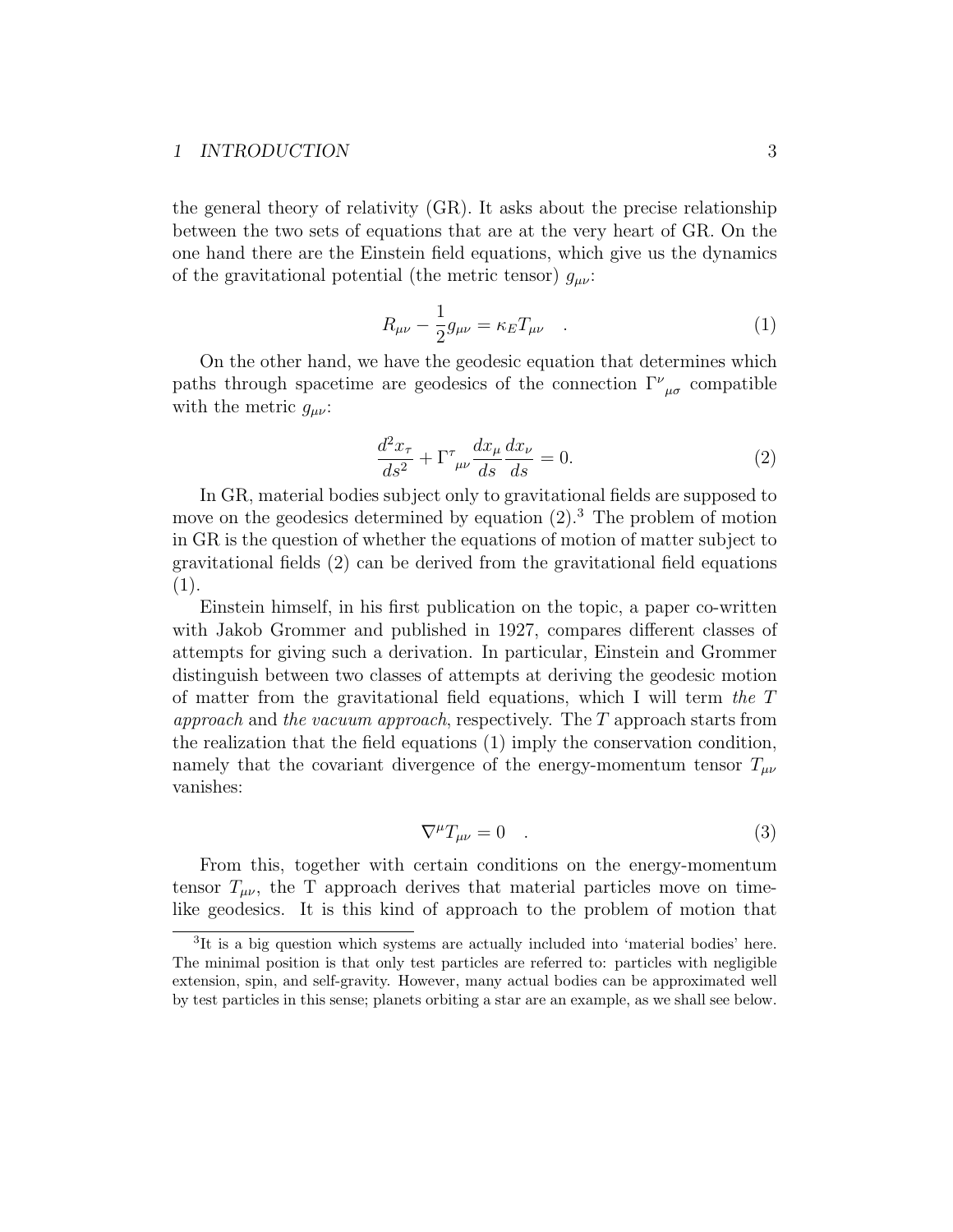#### 1 INTRODUCTION 4

philosophers have engaged with almost exclusively up to now.<sup>4</sup>

Einstein and Grommer end up dismissing the  $T$  approach, and suggest an alternative path to deriving geodesic motion instead. It is a particular version of a vacuum approach to the problem of motion. Einstein and Grommer start from the vacuum form of the Einstein field equations,

$$
R_{\mu\nu} = 0 \quad , \tag{4}
$$

and attempt to derive that the equations (4) imply that material particles move on geodesics.

To the extent that philosophers have engaged with this approach at all, they have quickly dismissed it because it seems to model material bodies by singularities in spacetime; while singularities, by definition, are not even part of spacetime. However, in this paper I shall argue that this dismissal was far too fast, and that indeed the vacuum approach deserves at least as much attention by philosophers as the  $T$  approach. The vacuum approach, despite first appearances, engages more closely with some of the most major predictions of GR: both the prediction of the perihelion of Mercury and the prediction of light bending by the Sun utilise the vacuum approach to the derivation of motion of material systems. Indeed, even the prediction of gravitational waves resulting from a binary black hole merger that was recently confirmed rests on the vacuum field equations, for black holes are described by vacuum solutions.<sup>5</sup>

My argument in this paper will proceed in three steps. First, I will argue that the vacuum approach to the problem of motion promises certain advantages that the  $T$  approach lacks. Second, I will argue that the problems of the vacuum approach for which it has been dismissed are artefacts of a too literal interpretation of the formalism and its application to the problem at hand. Third, I will argue that a careful interpretation makes the problems disappear; I will argue that the approach does not need to interpret singularities as representing material bodies.

<sup>4</sup>For a comprehensive review of the early history of this approach see Havas [1989] and Kennefick [2005]; for two particularly beautiful exemplars from within this class of proofs see Geroch and Jang [1975] and Ehlers and Geroch [2004], which are investigated by Brown [2007], Malament [2012], and Weatherall [Forthcoming, 2011].

<sup>5</sup>See Abbott et al. [2016] and references therein.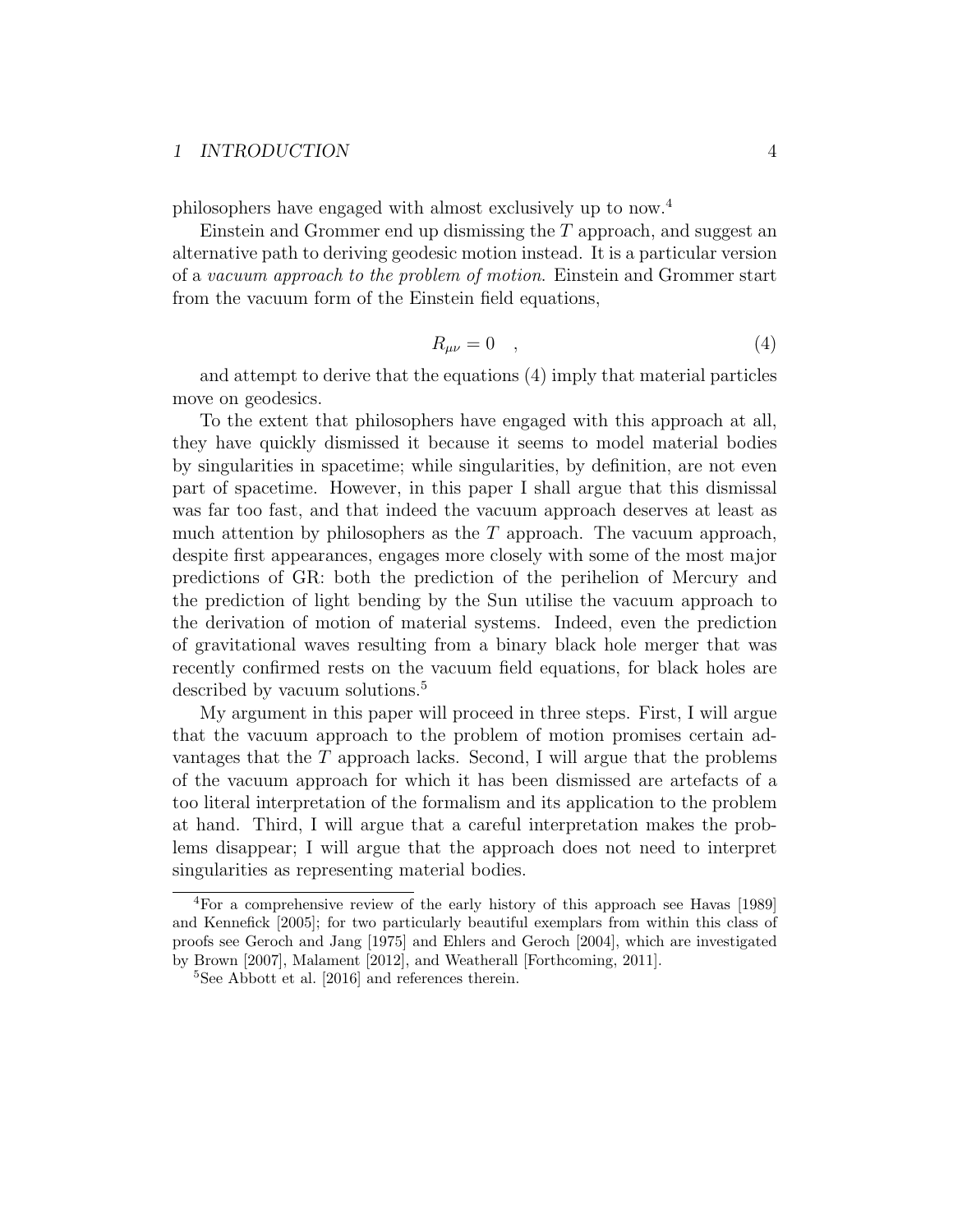# 2 A critical comparison of the two research programmes

I said above that the T approach to the problem of motion proceeds via the fact that the Einstein field equations (1) imply the conservation condition (3), which in turn imply the geodesic motion of matter. However, as Malament [2012] pointed out, the conservation condition by itself is not sufficient to prove that the geodesic equation is the equation of motion of material particles. One of the most general proofs from within the T approach, proposed by Geroch and Jang [1975] and further generalised by Ehlers and Geroch [2004], rests not only on the conservation condition (3), but also on the strengthened dominant energy condition, which states:

Given any timelike covector  $\xi_{\mu}$  at any point in M,  $T^{\mu\nu}\xi_{\mu}\xi_{\nu} \geq 0$ and either  $T^{\mu\nu} = \mathbf{0}$  or  $T^{\mu\nu}\xi_{\mu}$  is timelike.

The first clause is effectively the weak energy condition, which states that the mass-energy-momentum density associated with the body in question is always non-negative. The second clause states that every observer will judge the mass-energy-momentum of the body to propagate along time-like curves only.<sup>6</sup>

It would be rather attractive if we did not have to presume that material particles move on time-like curves to then show that these curves are actually time-like geodesics, and if we did not have to presume that matter cannot have non-negative mass-energy. These are weak assumptions about the nature of matter, but they are assumptions.

The vacuum approach to the problem of motion, on the other hand, aims to make no assumptions about the nature of matter and its properties at all, and to still derive that matter moves on geodesics. It starts from the question of whether just knowing the exterior gravitational field of a material body, and how this gravitational field interacts with the gravitational field of its surroundings, is enough to derive that the body will move on a geodesic of the metric surrounding it. Arguably, this programme is far more ambitious that the  $T$  approach, for it starts with fewer assumptions. And yet, if successful, it would really fit much better the virtues that philosophers have associated

<sup>6</sup>For more on the interpretation of the strengthened dominant energy condition seeWeatherall [2011], Weatherall [Forthcoming] and especially Curiel [Forthcoming].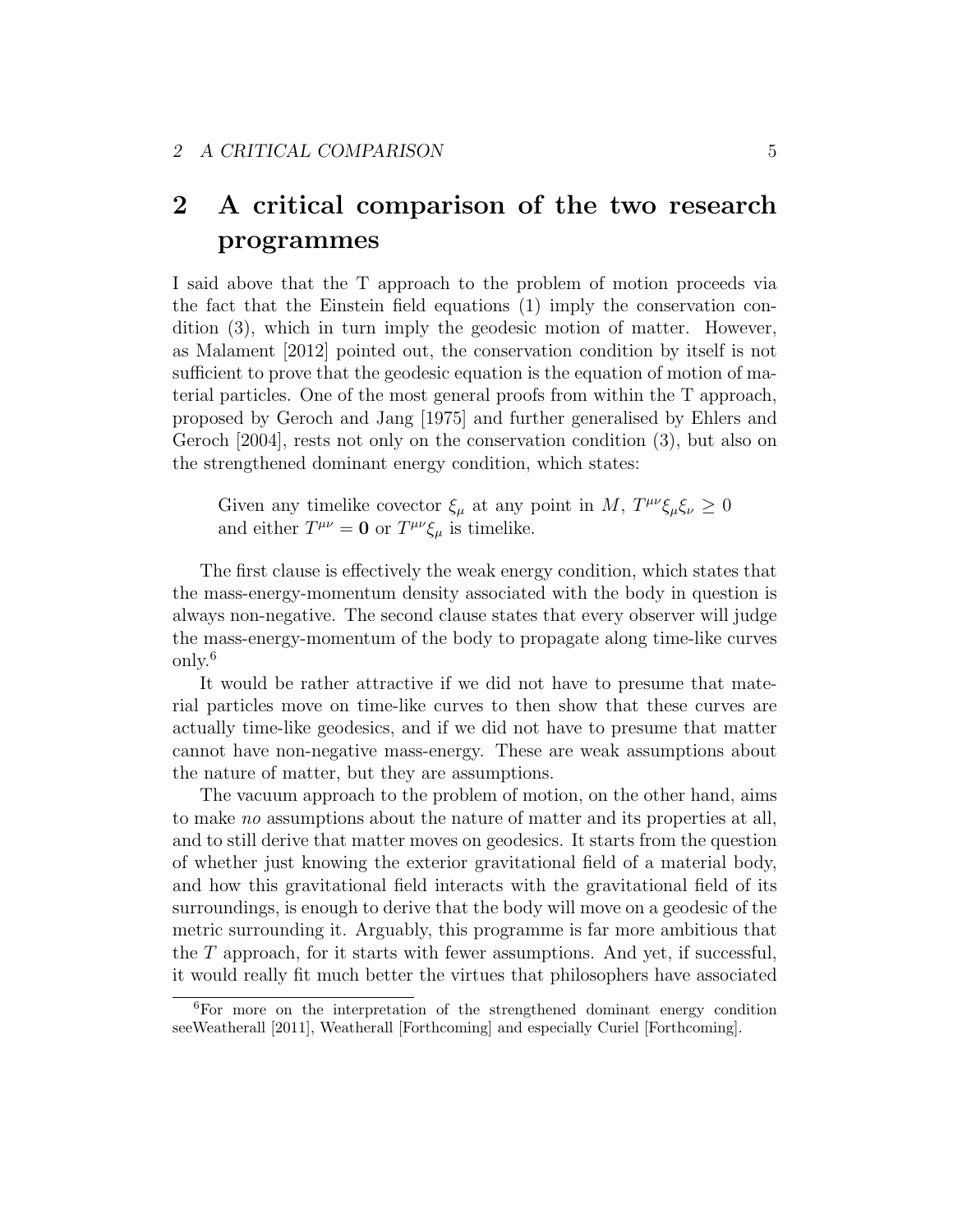#### 2 A CRITICAL COMPARISON 6

with the geodesic theorem(s) in the first place: derive the intertial motion of matter from knowledge of the dynamics of gravitational fields alone.<sup>7</sup>

Einstein was deeply skeptical of the role of the energy-momentum tensor in GR. Throughout the decades, he emphasised that  $T_{\mu\nu}$  provides only a 'phenomenological representation of matter'.<sup>8</sup> In Einstein and Grommer [1927], Einstein elaborates that general relativity with an energy-momentum tensor as a source term on the right-hand side of (1) is just not a complete theory: it does not tell us what kind of matter is present, only that it has a certain mass-energy distribution. This perspective on GR was further strengthened by Tupper [1981, 1982, 1983], who showed that knowing the energy-momentum tensor of a material system does not suffice to tell us what kind of matter is present. For example, one and the same massenergy-momentum distribution  $T_{\mu\nu}$  featuring on the right-hand side of the Einstein equations, and for the same metric solving the Einstein equations, can correspond to an electromagnetic field or a viscous fluid. Knowing the energy-momentum tensor just is not sufficient to know which of these two material systems interacts with the metric field.

Einstein's aim is then to instead start with the vacuum field equations  $(4)$ , treat material particles as singularities in the metric field,  $9$  and derive that they move on geodesics of a metric  $g_{\mu\nu}$  that solves the vacuum field equations (4) in the region through which the particle moves.

To the extent that philosophers have engaged with this approach at all, they have dismissed it at this point already. The main criticism is that the very idea of the approach is flawed: A singularity is not even part of spacetime. How should it be possible to describe its motion in said spacetime?

Both Torretti and Earman essentially answer that this is not possible and that the whole programme is ill-defined. Earman [1995], p. 12, writes:<sup>10</sup>

[S]ingularities in the spacetime metric cannot be regarded as taking place at points of the spacetime manifold M. Thus, to speak

<sup>&</sup>lt;sup>7</sup>Cf. Brown [2007], p. 141 and 163.

<sup>8</sup>See, for example, Einstein [1922], Einstein to Michele Besso, 11 August 1926 (EA-7- 361), and Einstein [1936].

<sup>&</sup>lt;sup>9</sup>In recent years, the adequate definition of what a singularity is in GR has been a subject of extensive debate, see e.g. Earman [1995] and Curiel [1999]. For Einstein's thoughts on singularities see Earman and Eisenstaedt [1999]; in the context of the Einstein-Grommer paper Einstein clearly thinks of a singularity in the metric field  $g_{\mu\nu}$  as a region were the components of the metric tend to infinity.

<sup>10</sup>For similar statements see Torretti [1996], section 5.8.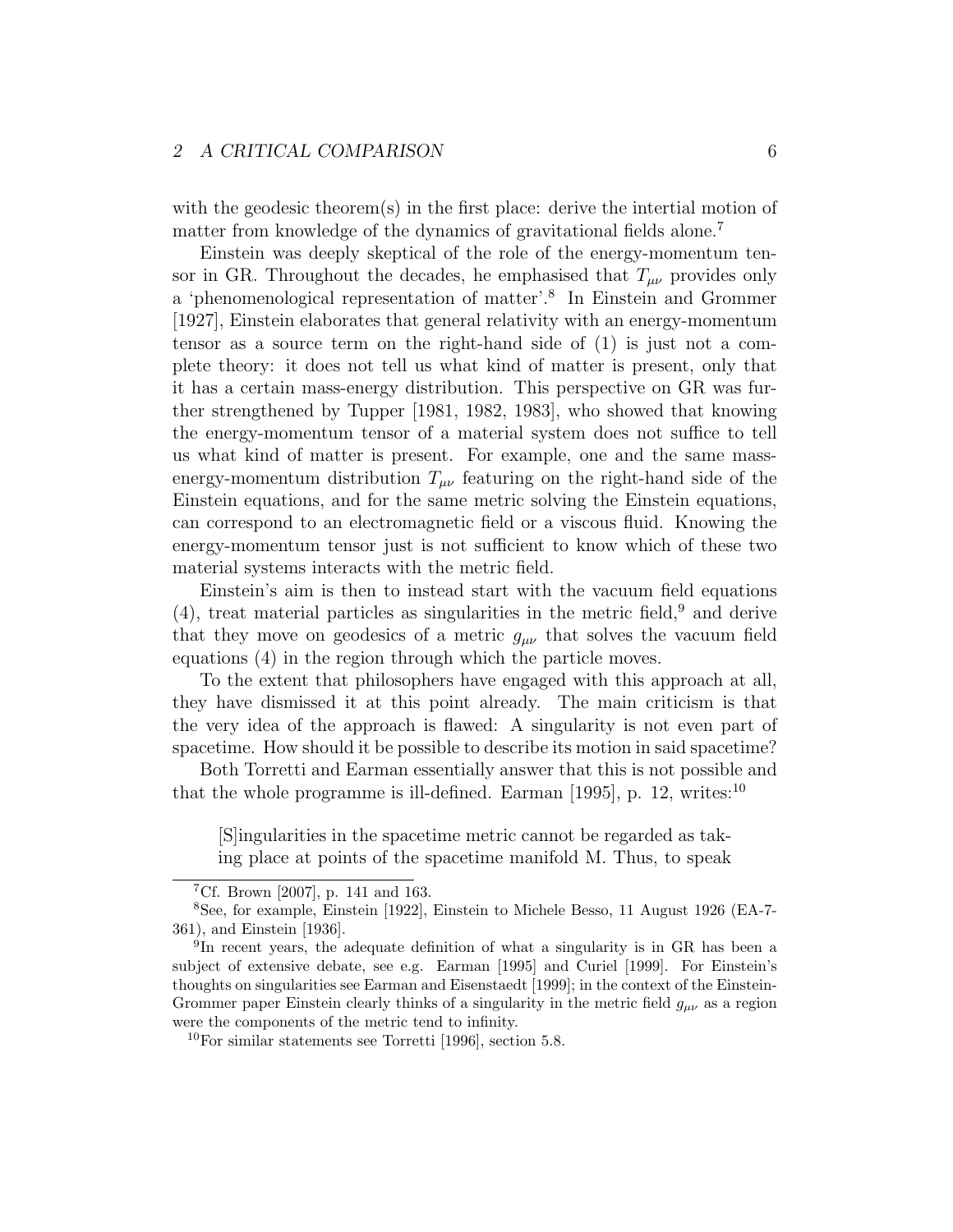### 2 A CRITICAL COMPARISON 7

of singularities in  $g_{\mu\nu}$  as geodesics of the spacetime is to speak in oxymorons.

The most detailed discussion of the Einstein-Grommer paper in the philosophical literature is due to Tamir [2012]. After quoting the above statement by Earman, Tamir goes on to write (p.142):

The proponent of such a "vaccuum-cum-singularity" technique is faced with the rather paradoxical challenge of explaining in what sense we can say that a singular curve (ostensibly constituted by the missing points in the manifold) is actually a geodesic of the spacetime from which it is absent. Not only is no metric defined at the singularity, but also technically there are not even spacetime points there: the geodesic does not exist.

Tamir then mentions a key ingredient of the Einstein-Grommer approach, namely the distinction between an 'inner metric' and an 'outer metric'.<sup>11</sup> Einstein and Grommer aim to show that the particle characterized by a singular inner metric moves on geodesics of the non-singular outer metric. Tamir states that the "suggested implication" is that we are to compare a second spacetime whose metric is that of the regular outer metric with the singular first spacetime, and identify the regular geodesic of the second spacetime with the singular curve of the first one. He then argues that the thought that the second singularity-free spacetime can teach us anything about the singular original spacetime is "spurious".

My point in the following will be this. Even if this argument were convincing, its premise (the 'suggested implication' that Einstein and Grommmer intended to deduce something about a singular spacetime by comparing it to a non-singular spacetime) is not. I shall argue that by looking at the details of the Einstein-Grommer approach we come to a different interpretation of the approach, one that sheds a completely different light on the alleged

<sup>11</sup>There is an interesting relationship between Einstein's and Grommer's distinction between inner and outer metric (discussed further in section 3) on the one hand and the later distinction between interior and exterior black hole solutions on the other. I do believe that bringing together results and concepts developed in the context of black hole solutions (a special case of vacuum solutions) on the one hand and the vacuum approach to the problem of motion on the other hand is very promising indeed. I will have to postpone a detailed discussion to a later paper; it will include the problem of motion of a binary black hole, the black hole equivalent of the Sun-Mercury two-body system discussed below.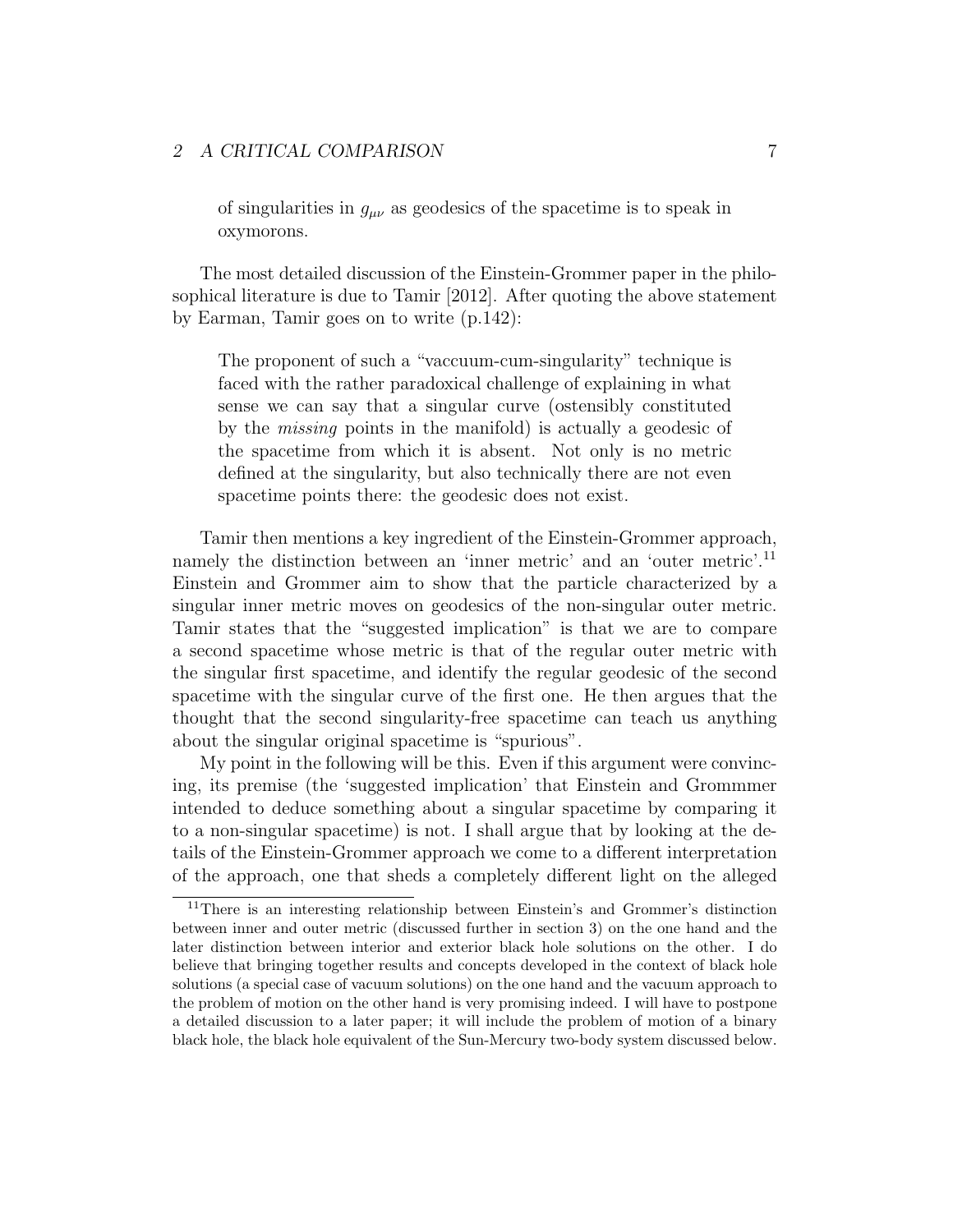presence of singularities. We will see that a careful (rather than literal) interpretation of the vacuum approach (and the Einstein-Grommer paper in particular) does not actually depend on introducing singularities at all.

# 3 The vacuum approach to the problem of motion

# 3.1 Two ways of looking at Einstein's model of the Sun-Mercury system

In a way, the story of the vacuum approach to the problem of motion starts in 1915, with Einstein's treatment of the orbit of Mercury around the Sun in the context of GR. It is a two-body problem: a small body (Mercury) with a comparatively small mass orbits around a large body (the Sun). Einstein seems to postulate (more on the 'seems' below) that the Sun be represented by what would soon be recognized as an approximation to the Schwarzschild metric. He definitely postulates (!) that Mercury moves on a geodesic of said metric.<sup>12</sup> In a way, the problem of motion in GR is about the question whether this second postulate is really necessary.

If we now look at Einstein's Mercury paper and recall the kind of criticism that was launched against the vacuum approach to the problem of motion, we may find ourselves puzzled. After all, the Schwarzschild metric is a solution to the vacuum field equations, and it has a singularity at its center.<sup>13</sup> If representing material bodies by singular metrics is so problematic, how does it come that Einstein [1915] successfully predicted the perihelion motion of Mercury? Why is it not problematic to represent the Sun by the singular Schwarzschild metric?

The answer lies in denying the premise of the question. Einstein's treatment of the Sun-Mercury system should not be interpreted as involving him representing the Sun by (an approximation of) the Schwarzschild metric. We know that the Sun is a material body with non-vanishing mass-energy, and that it does not have a spacetime singularity at its center. What Einstein

 $12$ For a careful analysis of Einstein's Mercury paper and how it rests on the Einstein-Besso manuscript see Earman and Janssen [1993], and the Editorial Note on the Einstein-Besso manuscript in Vol. 4 of the Collected Papers of Albert Einstein (CPAE).

<sup>&</sup>lt;sup>13</sup>For the history and interpretation of the Schwarzschild metric and its analytic extensions see Eisenstaedt [1989] and Bonnor [1992].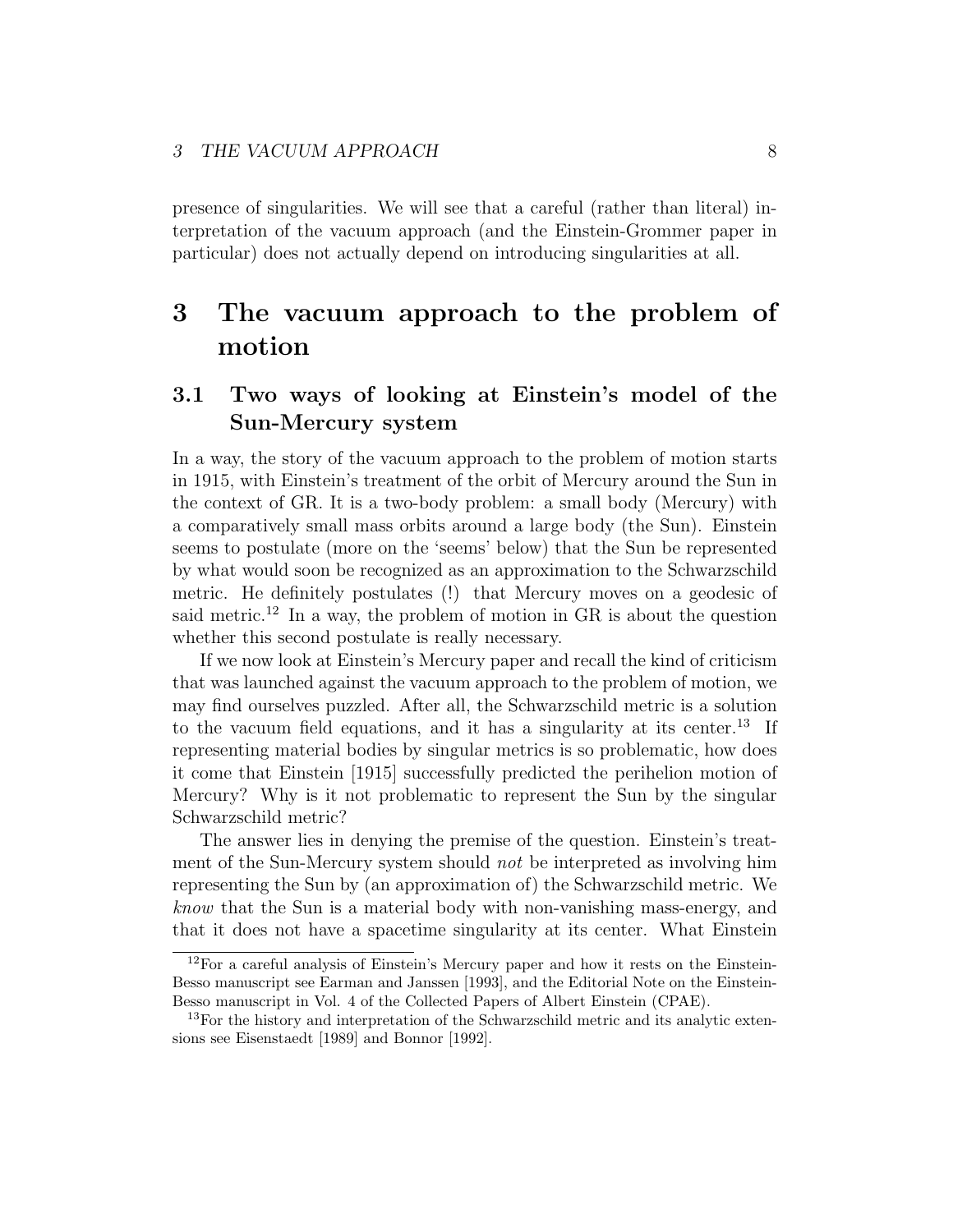## 3 THE VACUUM APPROACH 9

really does is to convert the two-body problem Sun-Mercury into a one-body problem, where one body (Mercury) is subject to an external gravitational field. It is the exterior gravitational field of the Sun, not the Sun itself, that is represented by the Schwarzschild metric. And that is enough to predict the perihelion of Mercury: we don't need to know what the Sun is made of or what happens in its interior; all that matters is the exterior gravitational field that Mercury is subject to.

Thus, worrying about the singularity at the center of the Schwarzschild metric just misses the point: we do not have to interpret the interior part of the Schwarzschild metric literally, at least not in this application.

In the following I shall argue that we should interpret the appearance of singularities in the Einstein-Grommer vacuum approach to the problem of motion in a similar vein.

## 3.2 The Einstein-Grommer vacuum approach to the problem of motion

The general scheme of the Einstein-Grommer approach proceeds as follows.<sup>14</sup>

- 1. Reformulate the vacuum Einstein equations in terms of a surface integral over a three-dimensional hyper-surface such that we can ask whether gravitational energy-momentum represented by the pseudotensor  $t_{\alpha}^{\tau}$  passes through the surface.<sup>15</sup>
- 2. Pick a curve that is supposed to represent the path of a material particle.
- 3. Impose the linear approximation according to which  $g_{\mu\nu} = \eta_{\mu\nu} + \gamma_{\mu\nu}$ , i.e. assume that, at least close to the curve, the metric deviates from Minkowski spacetime only slightly.

<sup>&</sup>lt;sup>14</sup>The genesis of the Einstein-Grommer approach has been a bit of a mystery up to now, as pointed out by Kennefick [2005]. However, the work on the 15th volume of Einstein's collected papers has revealed the context and correspondence leading up to that paper, and how it fits into Einstein's overall research program. It is a fascinating story; alas, it will have to wait for a separate paper.

<sup>&</sup>lt;sup>15</sup>There has been a long debate on whether gravitational energy can be adequately represented by a pseudo-tensor; I will not be able to do it justice here. For some details see the introduction to Volume 8 CPAE for the debate between Einstein, Klein, Levi-Civita and Lorentz, for conceptual analysis Hoefer [2000] and especially Trautmann [1962].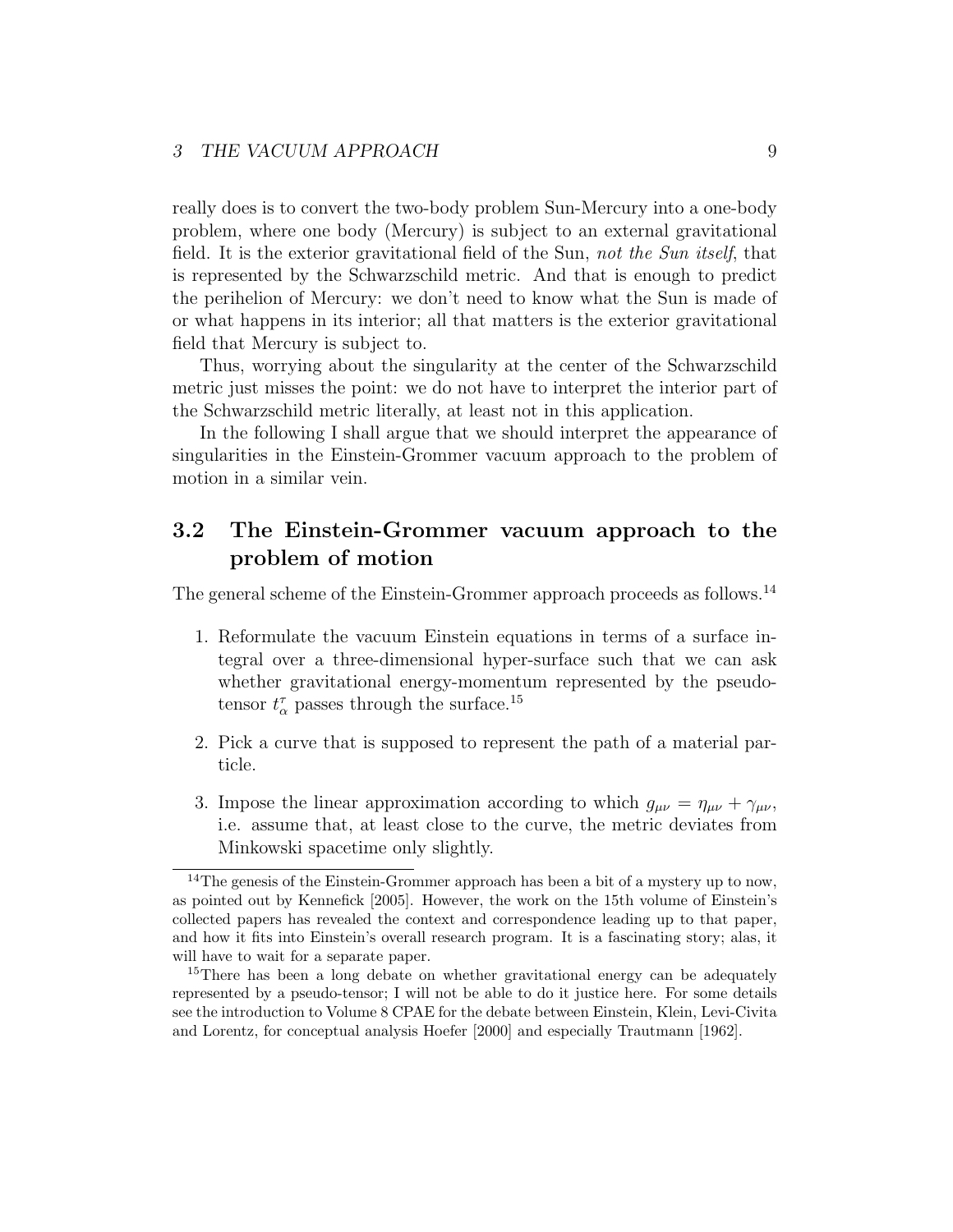- 4. Realise that not all solutions to the linearized field equations will correspond to solutions of the non-linear field equations that the linearized field equations approximate. Argue that in the case where an 'equilibrium condition' for the energy-pseudo-tensor of the gravitational field holds, the  $\gamma_{\mu\nu}$  of the linearized field equations will solve the full nonlinear equations reformulated as a surface integral.<sup>16</sup>
- 5. Now split the  $\gamma_{\mu\nu}$  in the immediate neighborhood of the particle into the 'inner metric  $\bar{\gamma}_{\mu\nu}$  that the particle itself gives rise to and the 'outer metric  $\bar{\gamma}_{\mu\nu}$  that is due to other sources (or lack thereof). Observe that the 'outer metric' is entirely regular, even if extended to the point at which the material particle is supposed to be located.
- 6. Integrate the surface integral that is equivalent to the vacuum field equations 'around' the curve that is supposed to represent the path of a material particle. For the case where the integration surface is a sphere, the equilibrium condition for  $t^{\tau}_{\alpha}$  simplifies to  $\frac{\partial \bar{\tilde{\gamma}}_{44}}{\partial x_{\sigma}} = 0$ .
- 7. Conclude that the curve that represents the path of a material particle is a geodesic of the outer metric  $\bar{7}_{\mu\nu}$ .<sup>17</sup>

# 4 Interpreting the Einstein-Grommer approach to the problem of motion

The reader might think that the argument presented in the last section cannot be a faithful representation of the Einstein-Grommer approach; after all, where is the claim that the material particle is represented by a singularity, the reason the approach was dismissed by Earman and Tamir? Indeed, I

 $16$ This step is very intricate and it would take me a few pages to do it justice. This point of the Einstein-Grommer paper has not been adressed by the literature at all (neither in physics nor in philosophy); I will argue elsewhere that it sheds new light on Einstein's later doubts of whether the gravitational wave solutions of the linearized equations correspond to gravitational wave solutions in the full non-linear theory.

<sup>&</sup>lt;sup>17</sup>Einstein and Grommer then go on to generalise this result to the 'non-stationary case', i.e. the case where it is not demanded that the external gravitational field to which the particle is subject to does not change in time. They conclude that in this case, too, the particle will move on a geodesic of the outer metric  $\bar{\gamma}_{\mu\nu}$  that is a solution to the field equations. For the following this generalisation does not make a difference; I will thus refer only to the stationary scenario described above.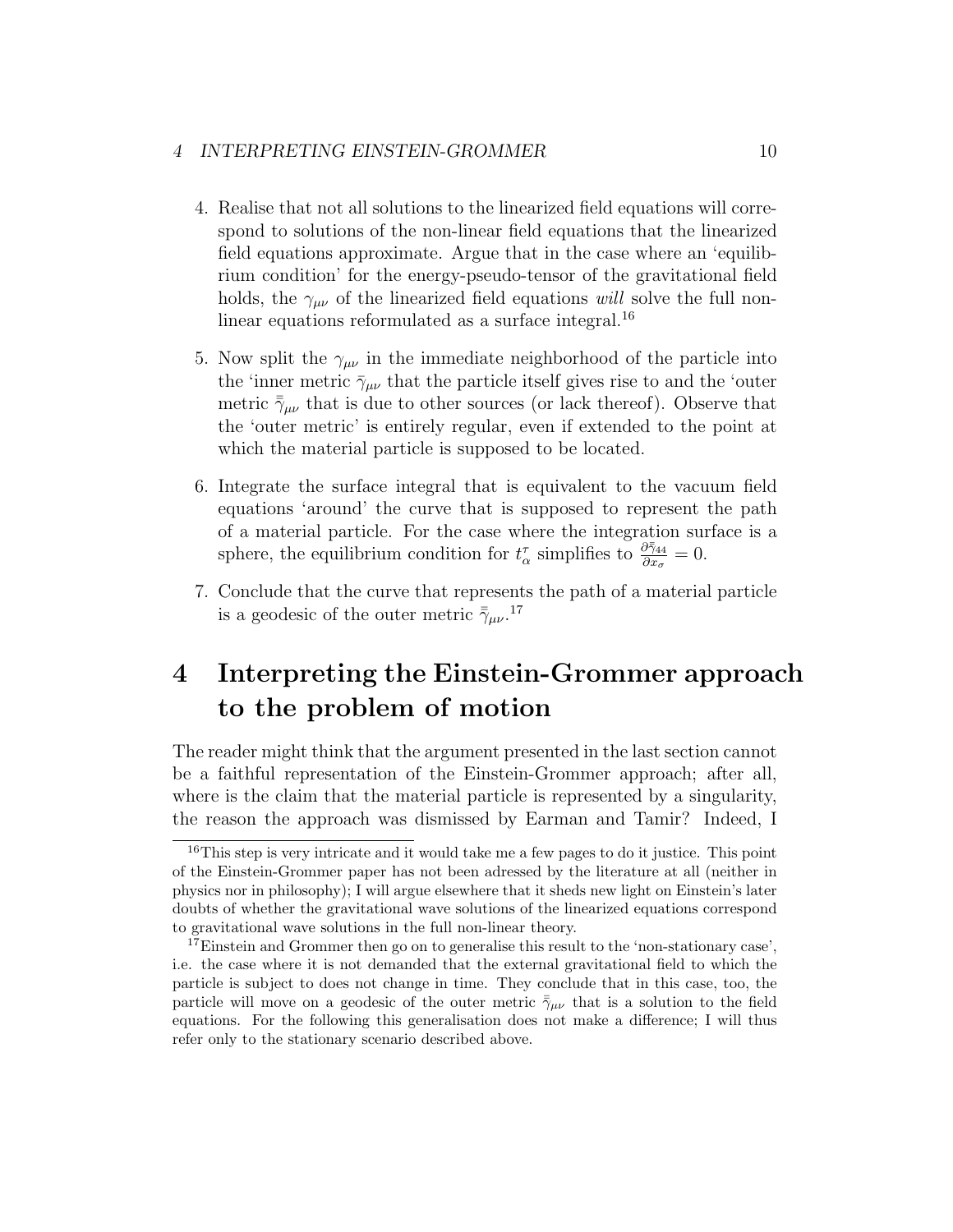have omitted that after step 5 of the argument Einstein and Grommer do say that one *could* assume that the inner metric  $\bar{\gamma}_{\mu\nu}$  is given by what is effectively a three-dimensional counterpart of the Schwarzschild metric: it is spherically symmetric and has a singularity at the center. And yet, *Einstein* and Grommer never use this assumption in their argument. They call the material particle 'the singularity' all the time, but their argument does not depend on assuming *any* particular form for the inner metric, let alone one that is necessarily singular. As a matter of fact, they do not even mention a concrete candidate metric for the outer metric  $\bar{\gamma}_{\mu\nu}$ ; all they need is that  $\gamma_{\mu\nu}$ is split into the inner metric  $\bar{\gamma}_{\mu\nu}$  and the outer metric  $\bar{\bar{\gamma}}_{\mu\nu}$  in such a way that  $\bar{\bar{\gamma}}_{\mu\nu}$  is non-singular everywhere.

Note that this does not mean that we know that the inner metric  $\bar{\gamma}_{\mu\nu}$ is non-singular. We don't know anything about the inner metric, for the argument is independent of  $\bar{\gamma}_{\mu\nu}$  having any particular form, just like the derivation of Mercury's perihelion was independent of whether there is a singularity at the center of the Schwarzschild metric that represented the exterior field of the Sun.

With regard to the Sun-Mercury system I argued that we should not interpret the Schwarzschild metric as representing the Sun, but as representing its exterior gravitational field. The part of the Sun that is within the event horizon, including the singularity at the center, should not be taken as a representation of the actual interior of the Sun, but as a placeholder or a blind spot within the current description of the Sun-Mercury system: a docking station for a theoretical model of the Sun not included in Einstein's Sun-Mercury model.<sup>18</sup>

Likewise, we should interpret the inner metric  $\bar{\gamma}_{\mu\nu}$  in the Einstein-Grommer approach as a placeholder for a representation of matter not included in the current theoretical approach. Sure, you can set  $\bar{\gamma}_{\mu\nu}$  to be a Schwarzschild-like metric with a singularity at the center. But you don't have to do that to make the Einstein-Grommer argument work, and even if you do make that assumption you should still take this particular inner metric with a singularity at its center as a placeholder for a representation or theory of matter not yet delivered.<sup>19</sup>

<sup>18</sup>Note that there are interior extensions of the Schwarzschild metric that model the interior of the Sun by solutions of the non-vacuum field equations (1), for example by an incompressible perfect fluid. See Bonnor [1992], section 5.

<sup>&</sup>lt;sup>19</sup>If I had given more historical details, I could have, I believe, shown that Einstein himself saw the occurence of a singularity in the inner metric in exactly this way. This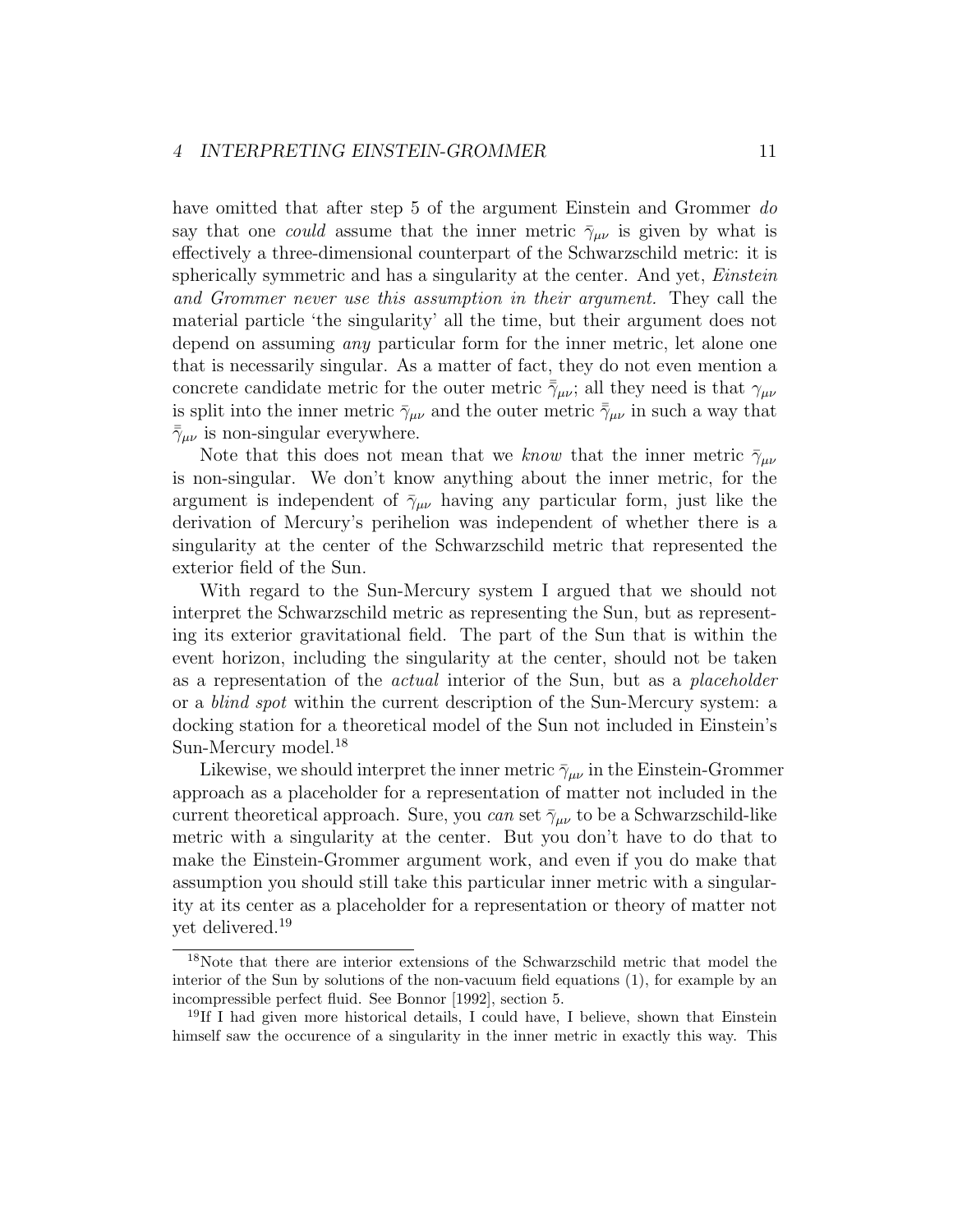But now wait a minute. You might have disliked the occurence of singularities as representing particles, but at least the singularity (in lieu of a non-vanishing energy-momentum tensor) gave you an idea of where in spacetime the particle was supposed to be. True, Earman and Tamir rightly pointed out that the singularity is not actually part of spacetime, and so it can hardly serve to localize the particle in spacetime. Still, you might think that we're throwing the baby out with the bath water by not choosing any inner metric. After all, is it not the case that then the curve we have been focusing on is just any curve, without any reason to think of this curve as the curve of a material particle?<sup>20</sup>

Again, I think we can counter this criticism by comparing the Einstein-Grommer approach to Einstein's treatment of the Sun-Mercury system in Einstein [1915]. What Einstein did there was to assume that Mercury would move on *some* geodesic of the exterior gravitational field produced by the Sun. He calculated an approximation to the external gravitational field of a static, spherically symmetric and asymptotically flat body; this gravitational field he saw as represented by the connection components  $\Gamma^{\nu}{}_{\mu\sigma}$  of a metric  $g_{\mu\nu}$ which deviated only slightly from the flat Minkowski metric. He then inserted these gravitational field components  $\Gamma^{\nu}{}_{\mu\sigma}$  into the the geodesic equation (2). He showed that this law contained Newton's first law and Newton's second law with a gravitational potential giving rise to a force as a limiting case, and showed how the resulting Keplerian laws for orbits differ in his theory as compared to its Newtonian limit. In the end, he obtained that according to the new theory the perihelion  $\epsilon$  of any geodesic orbit around the Sun is given by

$$
\epsilon = 24\pi^3 \frac{a^2}{T^2 c^2 (1 - e^2)}
$$
(5)

exegetical argument would have started with evidence that, from early on, he saw GR as a theory of the pure gravitational field without any constraints on what kinds of matter give rise to the gravitational field. Furthermore, I would have argued that even in the Einstein-Grommer paper he clearly forbids singularities *outside* of material particles (where the theory is supposed to give an adequate and deterministic representation of gravitational fields) but has no problem with them appearing inside of material systems, where the theory can provide at best phenomenological placeholders for a future 'proper' theory of matter anyhow. Thus, for Einstein energy-momentum tensors as alleged representatives of material systems were on a par with singularities: both were only placeholders for a proper theory of matter.

<sup>20</sup>I thank Jim Weatherall for putting this question to me.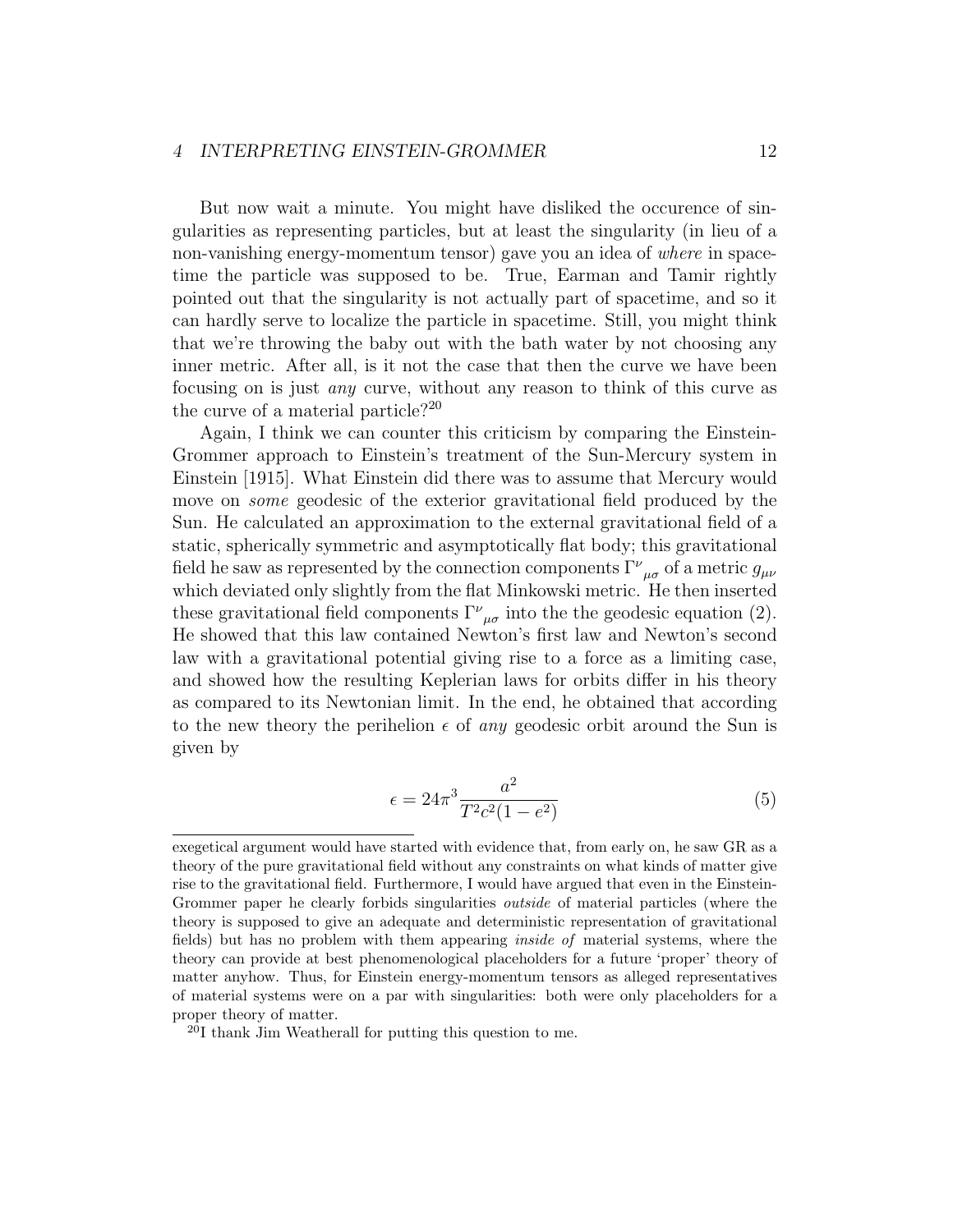Here a denotes the length of the semimajor axis of the orbit in question,  $e$ its eccentricity,  $c$  the speed of light, and  $T$  the orbital period of the planet in question. Einstein then takes the astronomically known values for Mercury, plugs them into equation (5), and thereby predicts that Mercury's perihelion changes by 43" per century.

Note that there is nothing in the theoretical description that singles out any particular path as that of Mercury. There is no theoretical representation of Mercury, no model. All that is there is the assumption that Mercury will move on one of the geodesics of the affine connection determined by the spherically symmetric field of the Sun. A general equation that all possible geodesic orbits have to fulfil is derived. And then external knowledge is used to single out one of these orbits as that of Mercury. Einstein trusts the astronomers that they have measured the orbital period, the semimajor axis and the eccentricity of Mercury correctly. It is this external knowledge, plugged into his theoretical model, which does not in itself contain a representation of Mercury or its path, that produces the prediction.

In many ways, the whole vacuum approach to the problem of motion is about the question whether in this kind of scenario we really have to assume the geodesic equation as the equation of motion of matter over and above the gravitational field equations. Indeed, let us look at the Sun-Mercury system within the 1927 Einstein-Grommer approach. The problem of motion, then, is the question whether Einstein really had to introduce the gravitational field equations (to describe the exterior gravitational field of the Sun) and the geodesic equation (to describe the path of Mercury subject to this gravitational field) as separate assumptions.<sup>21</sup> Could he have only assumed the gravitational field equations and derived that Mercury moves on a geodesic of the exterior field of the Sun? My point is that, just like in Einstein's 1915 treatment, the 1927 Einstein-Grommer approach does not need to commit to a theoretical model that allows us to localise Mercury internally. It is fine to ask whether the exterior gravitational field around a given curve 'forces' that curve to be a geodesic. Just like in the 1915 treatment, Einstein and Grommer could then use *external knowledge* about whether that particular curve is actually the curve of a material object, or of Mercury in particular.

<sup>21</sup>Interestingly, Einstein did not yet have the final gravitational field equations in the Mercury paper; he found them a week later, in his fourth paper of November 1915. However, the approximation of the Schwarzschild metric that he uses in the Mercury paper is an approximative solution of both the field equations from the Mercury paper, and of the final Einstein field equations.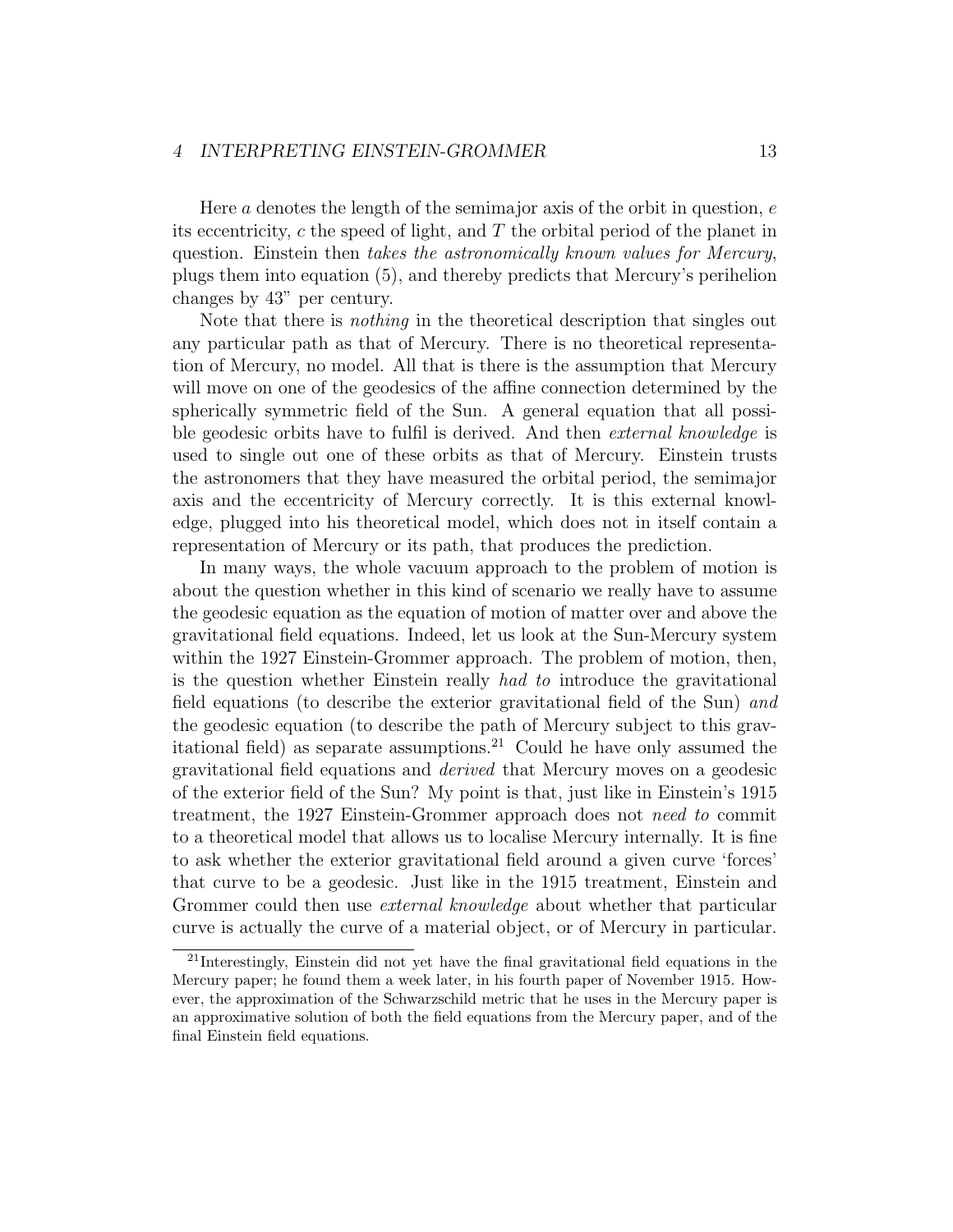No inner metric, no singularity to represent the material body, is actually needed.

# 5 Conclusion

I started out by saying that whether we are realists or antirealists, we should aim for a careful interpretation, rather than a literal interpretation, of the scientific theory we want to be realists or anti-realists about. As a case study, I argued that the vacuum approach to the problem of motion in GR, and the Einstein-Grommer approach in particular, is far more sensible and promising if we interpret the singularities not as representing material bodies but as placeholders for a representation of material bodies that is not included in the model. Indeed, I argued that the approach does not even need the introduction of singularities to represent material bodies; their introduction does not do any work in answering the question at hand.

Given that in their paper Einstein and Grommer seem to take the singularities as representing material bodies, one might wonder whether this allegedly more careful interpretation does not fall prey to the criticism that the careful interpreter presumes to understand the theory/formalism in question better than its originators. This might seem at odds with the realist tenet of taking scientists and science 'seriously'. I do indeed think that putting the Einstein-Grommer paper into its proper historical context by analysing Einstein's correspondence leading up to the paper and by relating it to his overarching research project at the time would convincingly show that he subscribed to something very much like the 'placeholder interpretation' I defended above. Showing this in detail will have to wait for a much longer paper, and I do not ask the reader to just take my word for it. So let us say, for the sake of the argument, that Einstein and Grommer did indeed intend the singularities as representatives of material objects in a rather straightforward way. I believe that we should not take their word for it either. And neither did Einstein. Just a few years after the Einstein-Grommer paper, in his famed 1933 Spencer lectures at the University of Oxford, Einstein told us in his opening words: "If you wish to learn from the theoretical physicist anything about the methods which he uses, I would give you the following advice: Don't listen to his words, examine his achievements."<sup>22</sup>

<sup>22</sup>See Einstein [1934], and van Dongen [2010] for a detailed analysis of the text.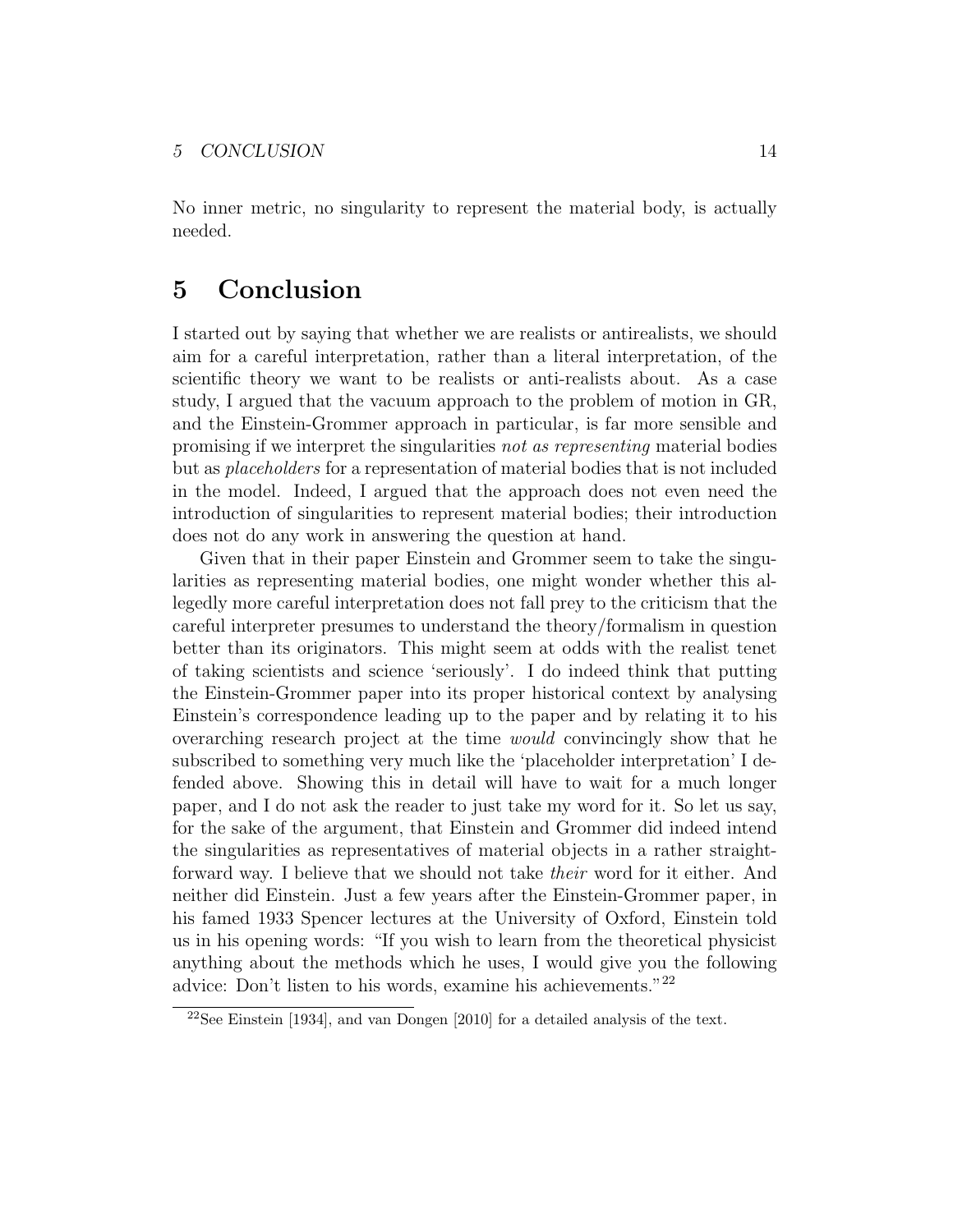In philosophy of science, I believe there is no better way of examining a scientists achievements than by looking for the best possible interpretation of his theories. To do that, we have to not just listen to the words of the scientist who created or discovered it; we have to see what the theory *does* in practice, how it is used; which of its parts really do the work.

# References

- Abbott, B., Abbott, R., Abbott, T., Abernathy, M., Acernese, F., Ackley, K., Adams, C., Adams, T., Addesso, P., Adhikari, R. et al. [2016], 'Observation of gravitational waves from a binary black hole merger', Physical Review Letters **116**(6), 061102.
- Bonnor, W. [1992], 'Physical interpretation of vacuum solutions of einstein's equations. part i. time-independent solutions', *General relativity and Gravitation* 24(5), 551–574.
- Brown, H. R. [2007], Physical Relativity. Space-time structure from a dynamical perspective, Oxford University Press, USA.
- Curiel, E. [1999], 'The analysis of singular spacetimes', Philosophy of Science pp. S119–S145.
- Curiel, E. [Forthcoming], A primer on energy conditions, in D. Lehmkuhl, G. Schiemann and E. Scholz, eds, 'Towards a Theory of Spacetime Theories', Einstein Studies, Birkhäuser.
- Earman, J. [1995], Bangs, crunches, whimpers, and shrieks: Singularities and acausalities in relativistic spacetimes, Oxford University Press, USA.
- Earman, J. and Eisenstaedt, J. [1999], 'Einstein and singularities', Studies in History and Philosophy of Modern Physics  $30(2)$ , 185–235.
- Earman, J. and Janssen, M. [1993], 'Einstein's explanation of the motion of mercury's perihelion', *Einstein Studies* pp. 129–172.
- Ehlers, J. and Geroch, R. [2004], 'Equation of motion of small bodies in relativity', Annals of Phyiscs 309, 232–236.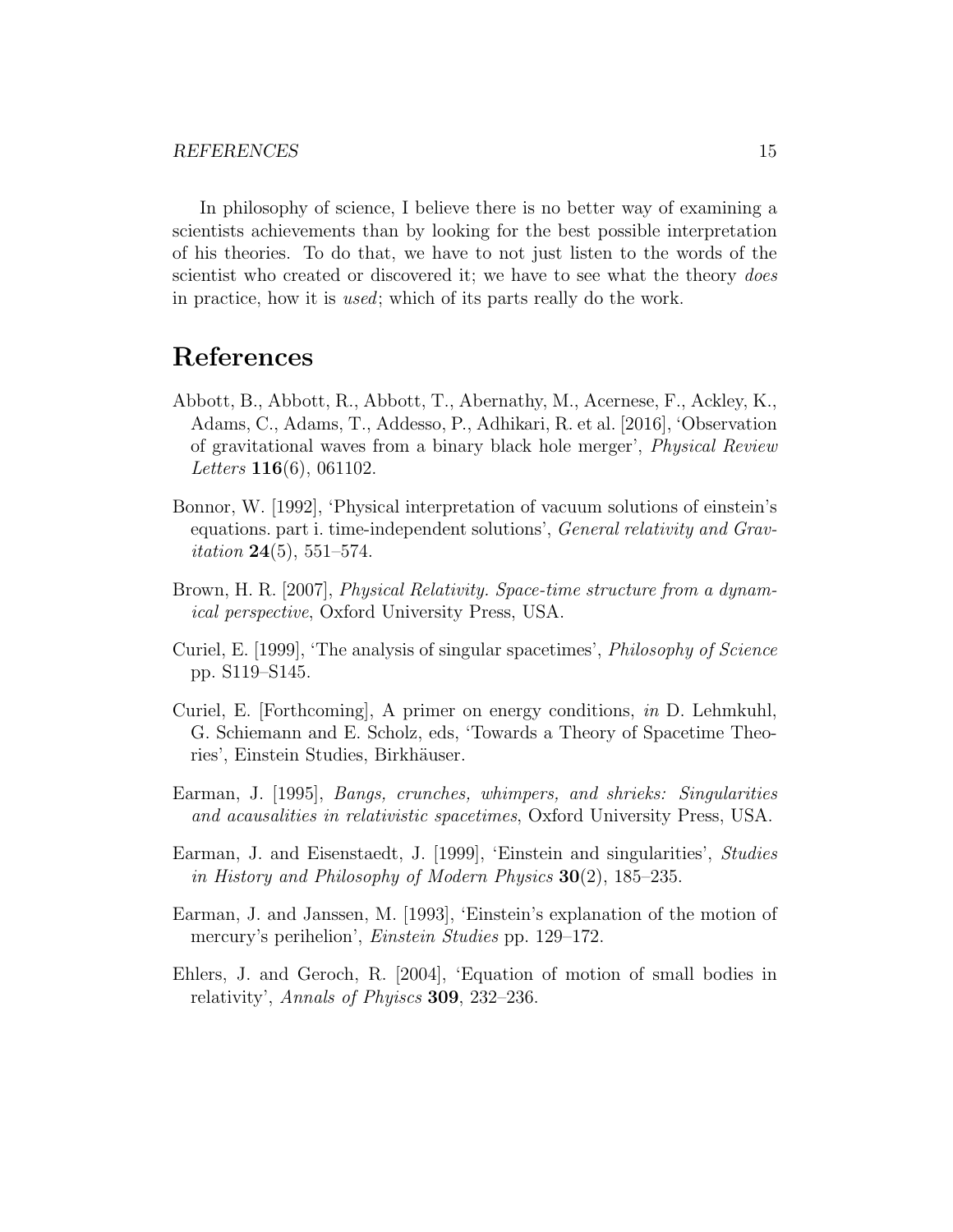- Einstein, A. [1915], 'Erklärung der perihelbewegung des merkur aus der allgemeinen relativitätstheorie', Königliche Preussische Akademie der Wisenschaften (Berlin) .
- Einstein, A. [1922], Vier Vorlesungen über Relativitätstheorie gehalten im Mai 1921 an der Universität Princeton, F. Vieweg. Reprinted as Vol.7, Doc. 71 CPAE; and in various editions as "The Meaning of Relativity" by Princeton University Press.
- Einstein, A. [1934], 'On the method of theoretical physics', Philosophy of science 1(2), 163–169.
- Einstein, A. [1936], 'Physics and reality', Journal of the Franklin Institute 221, 349–382. Reprinted in A. Einstein (1976) Ideas and Opinions (New York: Dell Publishers), pp. 283-315.
- Einstein, A. and Grommer, J. [1927], 'Allgemeine Relativitätstheorie und Bewegungsgesetz', Sitzungsberichte der Königlich Preussischen Akademie der Wissenschaften, Physikalisch-Mathematische Klasse pp. 2–13.
- Eisenstaedt, J. [1989], The early interpretation of the schwarzschild solution, in D. H. a. J. Stachel, ed., 'Einstein and the History of General Relativity', Birkhäuser, pp. 1–213.
- Geroch, R. and Jang, P. [1975], 'Motion of a body in general relativity', Journal of Mathematical Physics 16, 65–67.
- Havas, P. [1989], The early history of the "problem of motion" in general relativity, in 'Einstein and the History of General Relativity', Vol. 1, pp. 234– 276.
- Hoefer, C. [2000], 'Energy conservation in gtr', Studies in History and Philosophy of Modern Physics 31.
- Kennefick, D. [2005], 'Einstein and the problem of motion: a small clue', The universe of general relativity pp. 109–124.
- Lehmkuhl, D. [2014], 'Why einstein did not believe that general relativity geometrizes gravity', Studies in History and Philosophy of Science Part B: Studies in History and Philosophy of Modern Physics 46, 316–326.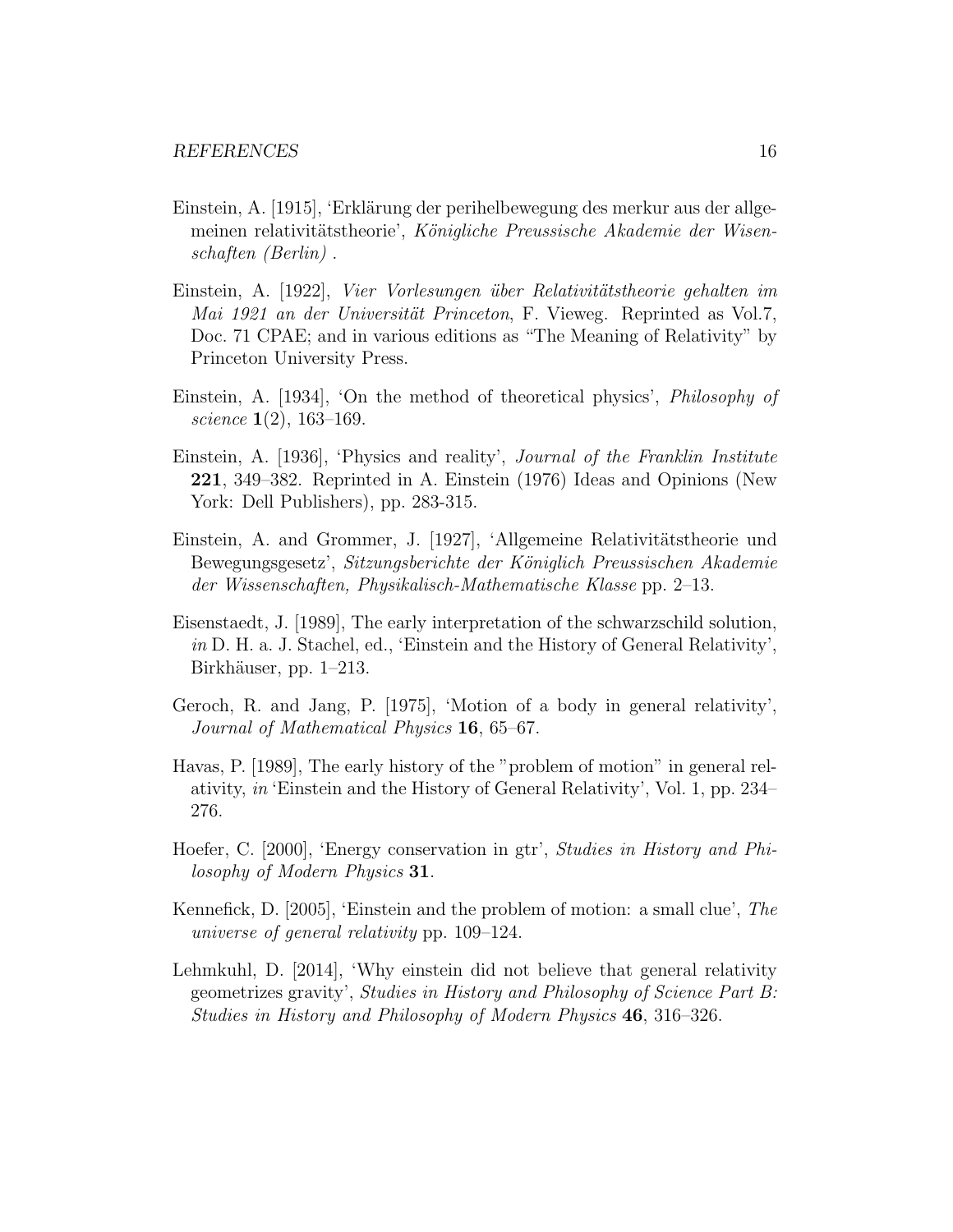- Malament, D. B. [2012], A remark about the "geodesic principle" in general relativity, in 'Analysis and Interpretation in the Exact Sciences', Springer, pp. 245–252.
- Pickering, A. [1999], Constructing quarks: A sociological history of particle physics, University of Chicago Press.
- Saunders, S., Barrett, J., Kent, A. and Wallace, D. [2010], Many worlds? Everett, quantum theory,  $\mathcal{B}$  reality, OUP Oxford.
- Tamir, M. [2012], 'Proving the principle: Taking geodesic dynamics too seriously in Einstein's theory', Studies In History and Philosophy of Modern Physics 43(2), 137–154.
- Torretti, R. [1996], Relativity and geometry, Dover Publications.
- Trautmann, A. [1962], Conservation laws in general relativity, in L. Witten, ed., 'Gravitation: An Introduction to Current Research', John Wiley and Sons.
- Tupper, B. [1981], 'The equivalence of electromagnetic fields and viscous fluids in general relativity', *Journal of Mathematical Physics* 22(11), 2666– 2673.
- Tupper, B. [1982], 'The equivalence of perfect fluid space-times and magnetohydrodynamic space-times in general relativity', General Relativity and Gravitation 15(1).
- Tupper, B. [1983], 'The equivalence of perfect fluid space-times and viscous magnetohydrodynamic space-times in general relativity', General Relativity and Gravitation 15(9).
- van Dongen, J. [2010], Einstein's Unification, Cambridge University Press, Cambridge.
- Van Fraassen, B. C. [1980], The scientific image, Oxford University Press.
- Weatherall, J. O. [2011], 'On the status of the geodesic principle in newtonian and relativistic physics', Studies In History and Philosophy of Science Part B: Studies In History and Philosophy of Modern Physics 42(4),  $276 - 281$ .
	- URL: http://www.sciencedirect.com/science/article/pii/S1355219811000566